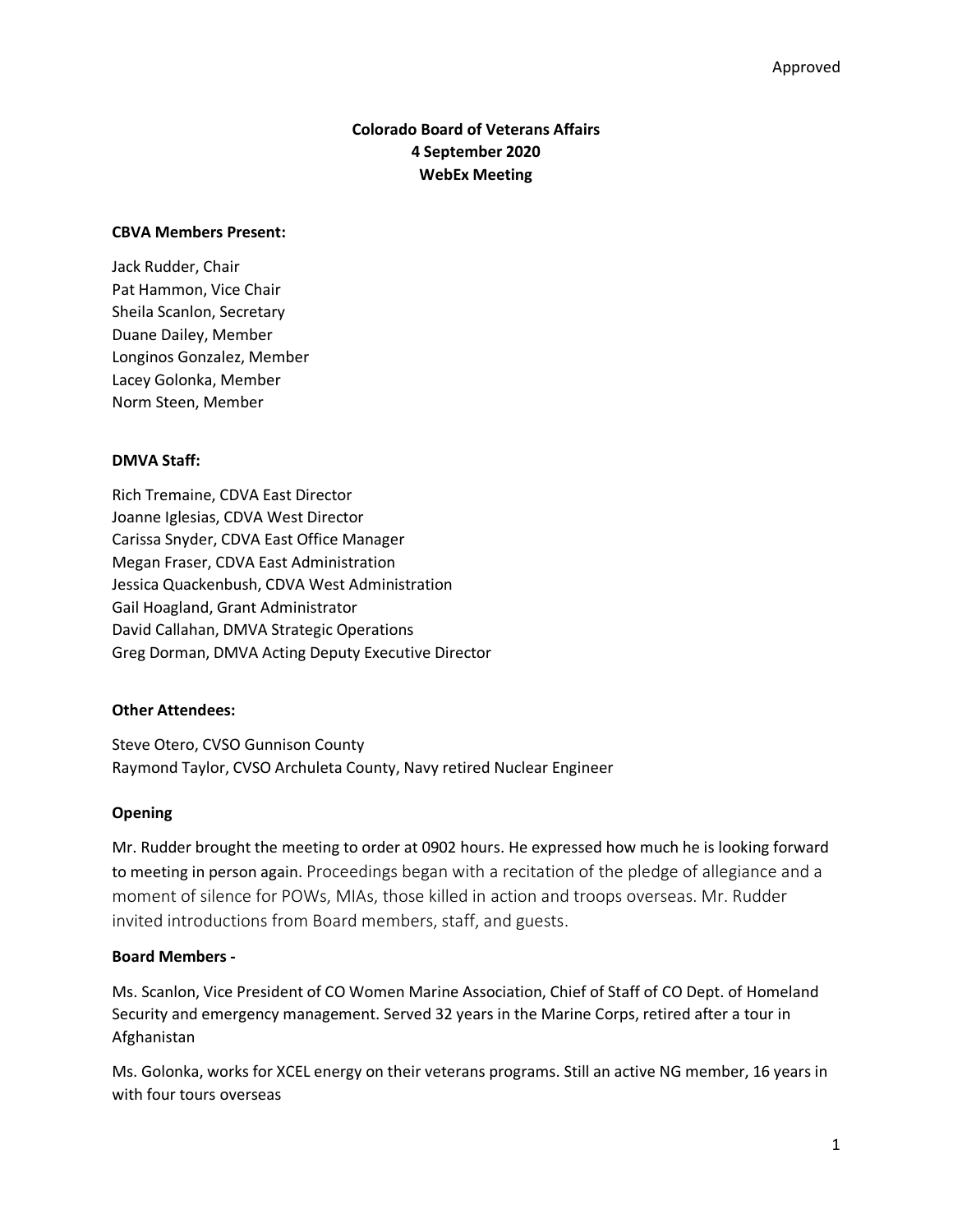Mr. Gonzalez, El Paso County Commissioner, Retired Air Force Intelligence officer did multiple tours in the Middle East and Latin America

Mr. Dailey, CVSO Grand and Summit County, US Army Medical Corps, Vietnam Veteran

Mr. Rudder, Former Air Force Electronics, 13 months in SE Asia during Vietnam, retired school teacher and Principal

Mr. Steen, 32 year commissioned service, Active Duty and NG, currently serving as Teller County Commissioner

Ms. Hammon, Eagle County VSO, Advisory Board for WROS in Grand Junction, US Army Nurse Corps Vietnam

The DMVA staff present introduced themselves with their titles.

### **Minutes**

Mr. Rudder expressed that the Board is accomplishing much, noting the substantive length of the minutes from last month. He noted the positive contribution of Mr. Callahan as Board support. Ms. Scanlon verified that Ms. Fraser had updated the minutes per her notes. Ms. Fraser verified these recommended changes had been made and a second draft distributed to the Board. Ms. Hammon motioned to approve, Ms. Scanlon seconded. The Board approved the minutes unanimously.

### **Public Comments**

Mr. Rudder invited the visitors to share if they had any comments. No visitors had anything to share.

### **Old Business**

Ms. Hammon indicated the By-Law discussion needed to be tabled until the next meeting.

# October Meeting

Next meeting: we had hoped to do a retreat in October. Mr. Hopkins provided direction that the travel restriction expands to the Board. Therefor the October meeting will be on WebEx.

### Strategic Plan

Mr. Callahan stated that both working groups met this week. Both meetings were productive.

In the meeting on the 31<sup>st</sup> they decided to outlook to 2023, that decision carried into the second meeting on Sep 2<sup>nd</sup>. The new baseline data is from 2020 with outlooks to 2021, 2022, and 2023. Mr. Callahan recommends to the Board and both working groups that they should meet every quarter to provide an update of where they are. He believes it will be more productive and help the various SPIs move forward. Establish and maintain a CBVA webpage in SPI 2 was the only addition to the outcome measures.

SPI 1 – Advocate for State Veterans: Pat Hammon, Longinos Gonzalez, Norm Steen

Congressional district coverage by meeting location. The working group recommends to count virtual meetings as well. Therefore we will still be able to count all seven congressional districts.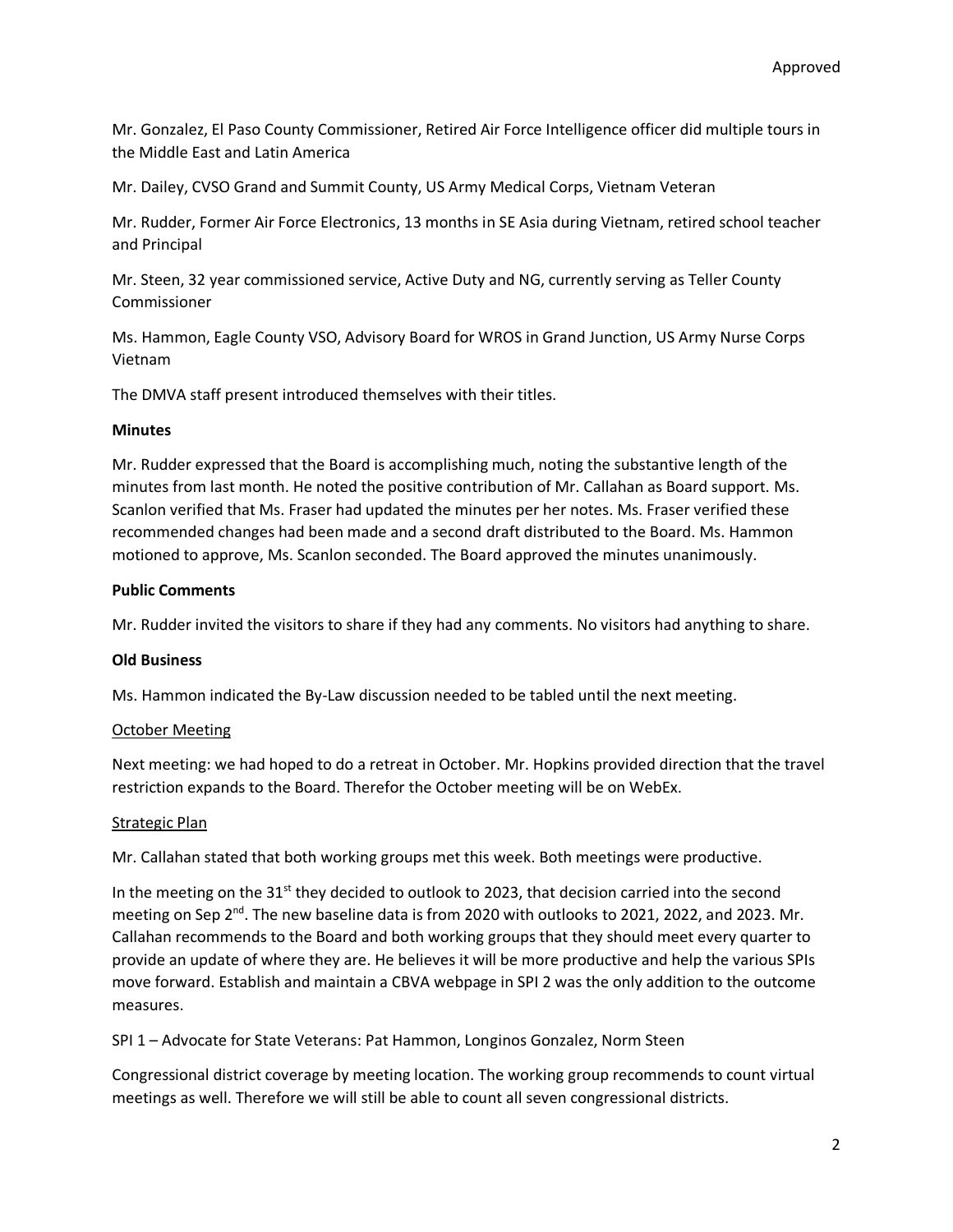- 1.1 Feedback from VSOs multiple ways to provide data. Face to face, digitally, call-in, add a link to signature blocks is being explored. This year we had 31 counties provide feedback. The goal for this year is 90% which means 58 counties need to provide at least one survey each. The base goal of one survey per each of these counties is in recognition that some of these counties do not have many veterans in them.
- 1.2 Identify programs providing services to Colorado veterans. We don't have this data so are starting at 0. The numbers for the next three years (45, 51, and 58) equate to 70, 80, and 90 percent of counties responding.
- 1.3 In CRS 28-5-703 it does talk about the Board submitting reports, this is where the language for this SPI came from. The board shall report on the status of all programs related to veterans (to the legislature). This is a 'yes' as this has been happening in the December letter and plan to continue
- 1.4 This SPI uses the terms 'communicate recommended changes to CO VA Director' however, no such position exists. Perhaps, this should be incorporated into SPI 1.3.

Mr. Callahan invited questions on SPI 1 only before he moves onto SPI 2. Mr. Steen inquired regarding SPI 1.3 what all state funded programs are, he said this might be a very extensive list and very difficult to accomplish this. Mr. Callahan agreed citing CRS 28-5-703 that this would take a special concerted effort. He inquired how the Board would like to proceed with this and how he can assist. Ms. Hammon suggested that the Dept. send out letters to the other depts. asking which programs they have that work with vets. Mr. Callahan and Mr. Dorman liked this idea stating it may be able to provide about 90 percent of the programs.

SPI 2 – Advance Communications: Pat Hammon, Longinos Gonzalez, Norm Steen

Mr. Callahan recommended a 5-10 minute check-in every quarter for the sub-committee/working group.

2.1 – Branding. Mr. Callahan suggested that multiple Board members work on this in breakout groups or a sub-committee and that he would be happy to join those meetings. Mr. Rudder said that he would gladly follow Mr. Callahan's suggestion on this.

2.3 – Mr. Callahan recommended another separate working group for the website. It could be on the DMVA website or stand-alone but the latter would have additional requirements. The maintenance of this is also an aspect to be considered.

2.1 – Resource booklet is getting pushed back to 2023. He referenced the working group led by Mr. Brian Oney in Grand Junction. They want to ascertain that the West and East are both fully represented, not just the Front Range. Mr. Callahan recommended using the JCF resource book for now. Ms. Hammon expressed concern that it not end up being I-25 centric and that it doesn't end up being the size of the Denver Phone Book. Mr. Callahan recommended another sub-committee. Ms. Scanlon stated she would like the CBVA to have their own drop down on the CDVA webpage. Mr. Callahan said that was definitely within technical capabilities.

2.1 Increase awareness and understanding of CBVA.

2.2. Expand Outreach – 2 each/board member in 2021, 4 each/ board member in each 2022 and 2023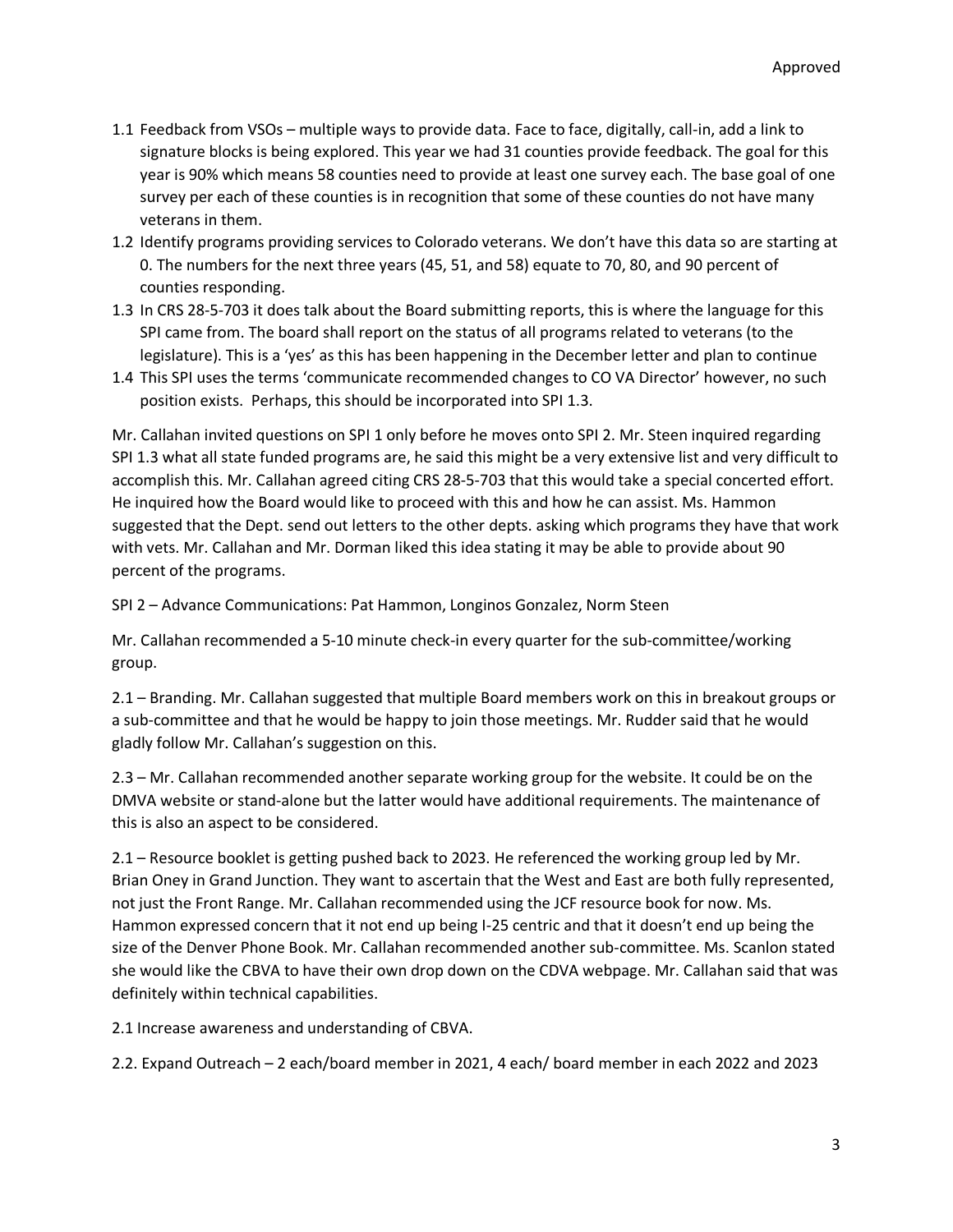SPI 3 – Improve Performance of Grant Programs –Mr. Rudder, Ms. Scanlon and Ms. Golonka

3.1 Increase CBVA board members knowledge of Veterans Trust Fund grantees.

Mr. Callahan stated the group discussed being able to do these online. The group is recommending letting the Board members decide which groups they want to work with instead of artificially choosing a region for each Board member to cover. Ms. Hoagland said that this year they have so many new grantees that she would like them to have more time to get established. She is prepared to give the Board members one grantee each and discuss how it went before they move forward with others. Her concern is ensuring that multiple Board members don't contact the same grantee and that new grantees have time to figure things out. Ms. Scanlon inquired how many new grantees there are. Ms. Hoagland stated nine. Ms. Scanlon further inquired how many in total. Ms. Hoagland stated 21 not including the VCLCs. Ms. Scanlon stated that she can work with Ms. Hoagland on dividing them all between the Board members she does not believe this will be difficult to accomplish. Ms. Hammon concurred. Ms. Scanlon said they could wait a few months and then contact the new grantees. Ms. Hammon said they can contact all the old grantees now.

3.2 Receive grantee feedback regarding effectiveness of VTF program. This can be done in conjunction with a non-monitoring site visit. There was some discussion about coming up with a list of questions. Ms. Hammon suggested this feedback be structured and they look at the questions Ms. Hoagland submitted with her Grants report.

3.3 – Take best practices and share them with other grantees. Perhaps Ms. Hoagland can comment on this in her Grant report.

Mr. Callahan invited any further commentary on SPI 3. None was given.

SPI 4 – Increase state funding in support of veterans: Mr. Rudder, Ms. Scanlon and Ms. Golonka

Mr. Callahan reminded the Board that at their last meeting there was extensive discussion on whether or not this SPI should be kept at all. Maintaining this SPI would be more about retaining situational awareness. At the working group meeting Ms. Golonka suggested using a target percentage increase, even something small like 1%.

Mr. Dorman said the problem is well-known. The budget is hurting, the economy is hurting, resources are slim and planning for cuts continues. Ms. Scanlon said they are aware of that but they don't want to give up just because there is a budget deficit. Mr. Dorman said he is in the business of expectation management. He understands the need but doesn't think it will be warmly met by the legislature.

Mr. Steen commented on 4.2. He suggested moving increased funding as the goal and let the means change such as receiving monies thanks to federal legislation. Mr. Callahan said that this measure was just against an increase therefore it was a Yes/No measure. Mr. Rudder said that his issue with this is that people are paid at the county rate, not what this number is. Mr. Steen concurred. Ms. Hammon said it depends but counties can be more amenable to the promotion for the CVSO if more monies are coming in from the state. Mr. Taylor, VSO Archuleta County, said that because it goes to the general fund for the county, it doesn't end up helping veterans. Mr. Rudder said it is up to the CVSOs to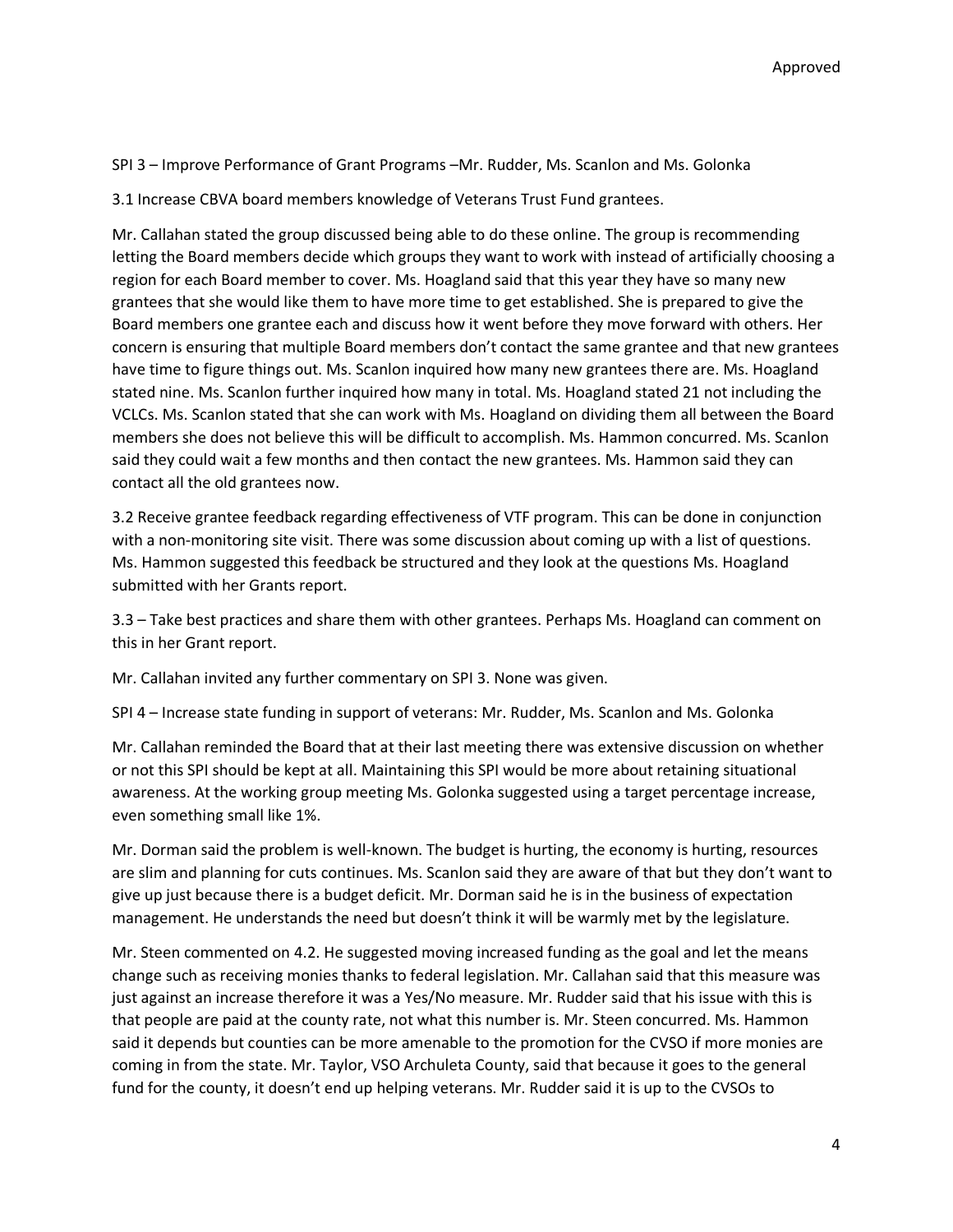advocate for themselves. Ms. Hammon concurred that it is up to each CVSO to be cultivating the relationships with their commissioners. Mr. Callahan stated that he could understand Mr. Steen's recommendation and would be happy to change the wording on those SPI.

Mr. Callahan renewed his recommendation to touch this on a quarterly meeting. He said he is willing to attend as many of these meetings as the Board would like. Mr. Rudder expressed gratitude for Mr. Callahan.

Ms. Scanlon thanked Ms. Fraser for coordinating everyone's calendars so the working groups could meet. Ms. Hammon concurred; as did Mr. Rudder stating that Ms. Fraser has three jobs, handling CDVA East, supporting the Board and dealing with Mr. Rudder.

Ms. Scanlon inquired if Ms. Hammon connected with Sen. Bennet's office on the Deborah Sampson Act. Ms. Hammon said she did and is waiting to hear back, and inquired if there is anything further they can do to promote it. Ms. Scanlon said Senator Gardner is already on Board so bringing on Sen. Bennett would be the best.

Mr. Rudder inquired if there is any further new business to discuss, there was none.

### **New Business**

HR 5516 – Mr. Steen presented. The bill title is: Commitment to Veterans Support and Outreach (CVSO), as of last month it passed the Senate and is awaiting action in the House. Mr. Steen prepared letters to each of the Congressional Representatives for the Boards consideration to send out in support. He acknowledged that he has not talked to Mr. Dorman about this and he is eager hear Mr. Dorman's thoughts on this matter. Mr. Dorman stated that he will have to look into this. Ms. Scanlon stated that they have already sent a letter on this earlier this year.

Mr. Dorman made inquiries regarding the longevity of the grant monies from the federal government and what would happen to the new CVSO positions if these monies were to disappear. He further stated that funds could be swept at the state level because the CVSOs had received a grant. Ms. Hammon suggested they get the money then work on being strategic about it. Mr. Rudder concurred with Mr. Dorman that this needs to be a strategic process at every step. Mr. Rudder congratulated Mr. Steen on the quality of the letters. Ms. Hammon motioned that we send the letter to the House of Representatives. Ms. Scanlon seconded the motion. Unanimous approval, the motion passed. Mr. Dorman says the companion bill is S.3020 and is currently in committee. Ms. Hammon motioned that Mr. Steen write two letters to the CO Senators and the Committee on Veterans Affairs. Ms. Scanlon seconded. Unanimous approval.

# **Board Reports**

Mr. Dorman stated that November  $1<sup>st</sup>$  is the release date for the proposed budget for FY 2021. He suggests a discussion at the November meeting regarding what comes out in the budget. He invited questions from the Board members. Mr. Steen inquired with Mr. Hopkins gone how is it working with Mr. Dorman wearing three hats. Mr. Dorman said he did this for several months in the last year as the Interim Deputy Executive Director, he feels capable and requested the Board to please continue to engage, never stop. He is in constant communications with Mr. Hopkins but is empowered to act as needed and he has retained all the signature authority he had as interim director and thus can approve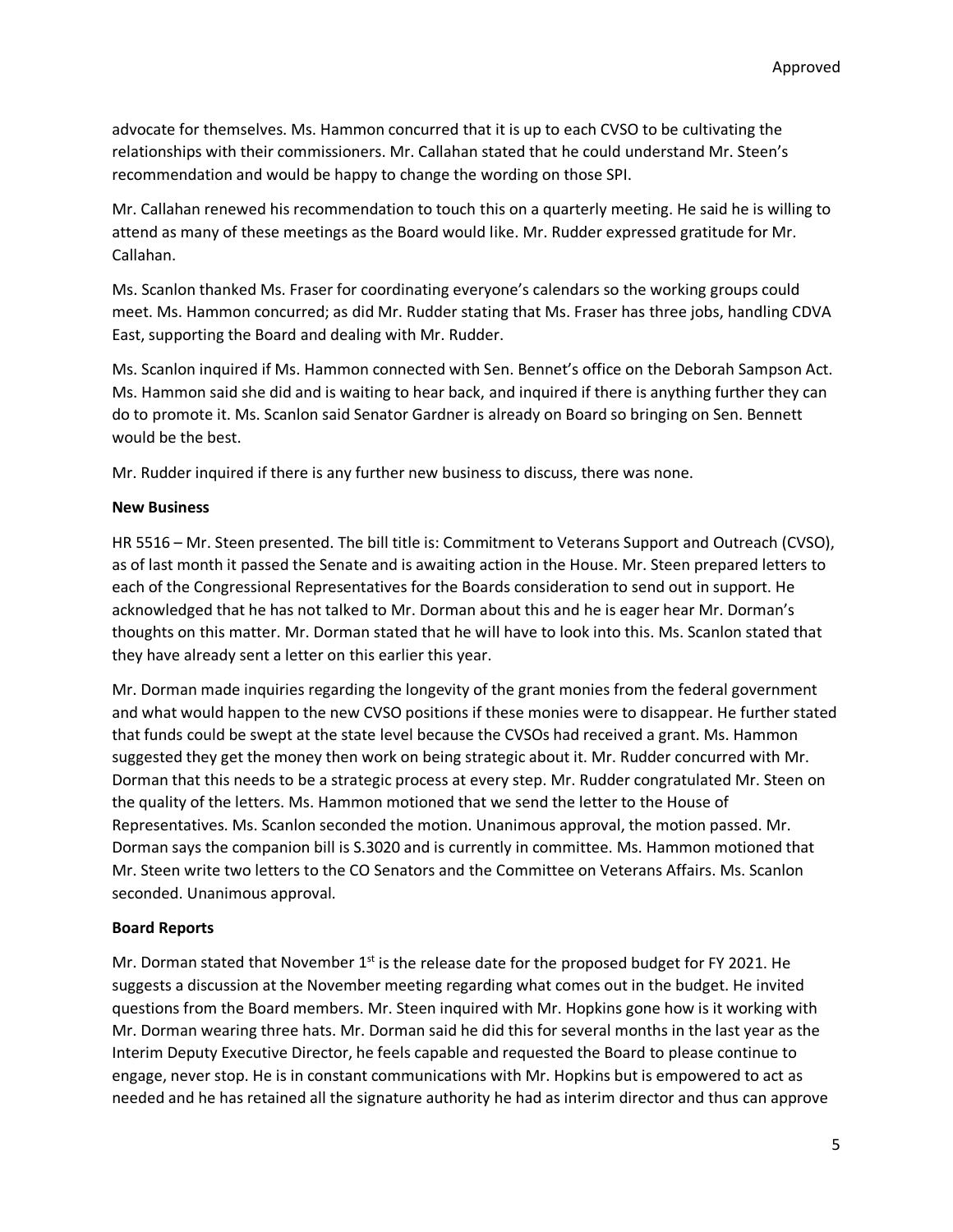grants if needed next year. Mr. Steen asked if there is any emerging guidance from TAG. Mr. Dorman said she is still assessing and prioritizing. TAG has talked about innovation, inclusion, diversity and mission readiness. He expects her to put together a plan for the way ahead. Mr. Dorman said he would love TAG to be able to do her annual speech in Nov. at Wings Over the Rockies but it is unknown if the November meeting will happen there.

Ms. Iglesias submitted a written report to the Board. At the cemetery the new columbarium is going up. They are in the selection process for the second part of the construction process – mitigating the pond liners, etc. She hopes work will begin on that in October. They have been struggling with getting Federal reimbursements in a timely manner and Ms. Ingalls is working on that. The cemetery was up for their triennial review with the national cemetery foundation but that was cancelled due to Covid. The cemetery and the WROS are both approved for VA Work study and they do have a veteran student working 25 hours/week at the two facilities. The VA HUD/VASH program will be moving into the WROS in November. Volunteers of American and Rocky Mountain Human Services are both working on renewing their leases. Ms. Iglesias is working on the annual report from the cemetery to the Board with Ms. Ingalls which is due in October. Ms. Hammon congratulated Ms. Ingalls on her presentation for the annual training conference for CO CVSOs. Mr. Rudder concurred.

Mr. Tremaine said that sadly given the state's budget we probably won't be seeing a One Source in Denver despite the need. Mr. Tremaine gave kudos to the staff that put the conference together including Ms. Murrietta, Mr. Armijo, Mr. Casino, Mr. Sutton and Ms. Snyder for all of their work. He reported there were some concerns about NACVSO certification vs. the state certification expressed by the CVSOs; they of course acknowledge and support the CVSOs but their primary focus is the veterans of Colorado through the state of Colorado. The entire office will be meeting next week and review all questions and concerns about the conference. Mr. Tremaine stated they have gotten lots of positive responses. He couldn't be more proud of the staff and everything that they put together. Mr. Tremaine said that the state staff are working to send out the PowerPoints for the various training videos as requested by the CVSO's.

Ms. Scanlon inquired who is handling Women Veteran Issues in the DVA East office. Mr. Tremaine said they have a multi-pronged response to that: they put together the Diversity and Inclusion VSO to handle all vulnerable groups. This individual is putting together a list of those in the Denver Metro area who can be a resource if someone would like to work with a woman and Ms. Murrietta is of course available. Ms. Scanlon said she received his introductory email and it never mentions women veterans in his intro. Mr. Tremaine said he would follow up.

Ms. Hammon said she is looking forward to the evaluation form coming out soon for the conference; the elephant in the room is that during the DVAWest meeting and during the CVSOA meeting there were lots of concerns about the conference shared; she recommended to everyone that they fill out the evaluation form and submit it. Mr. Tremaine stated that after the testing is completed they will send out a survey to all of the counties he also provided the update that since the meeting began that all PowerPoints have already been converted into PDFs and distributed to the CVSOs.

Ms. Iglesias stated that any additional feedback she receives from the Western CVSOs she will forward on to Mr. Tremaine and Ms. Murrietta.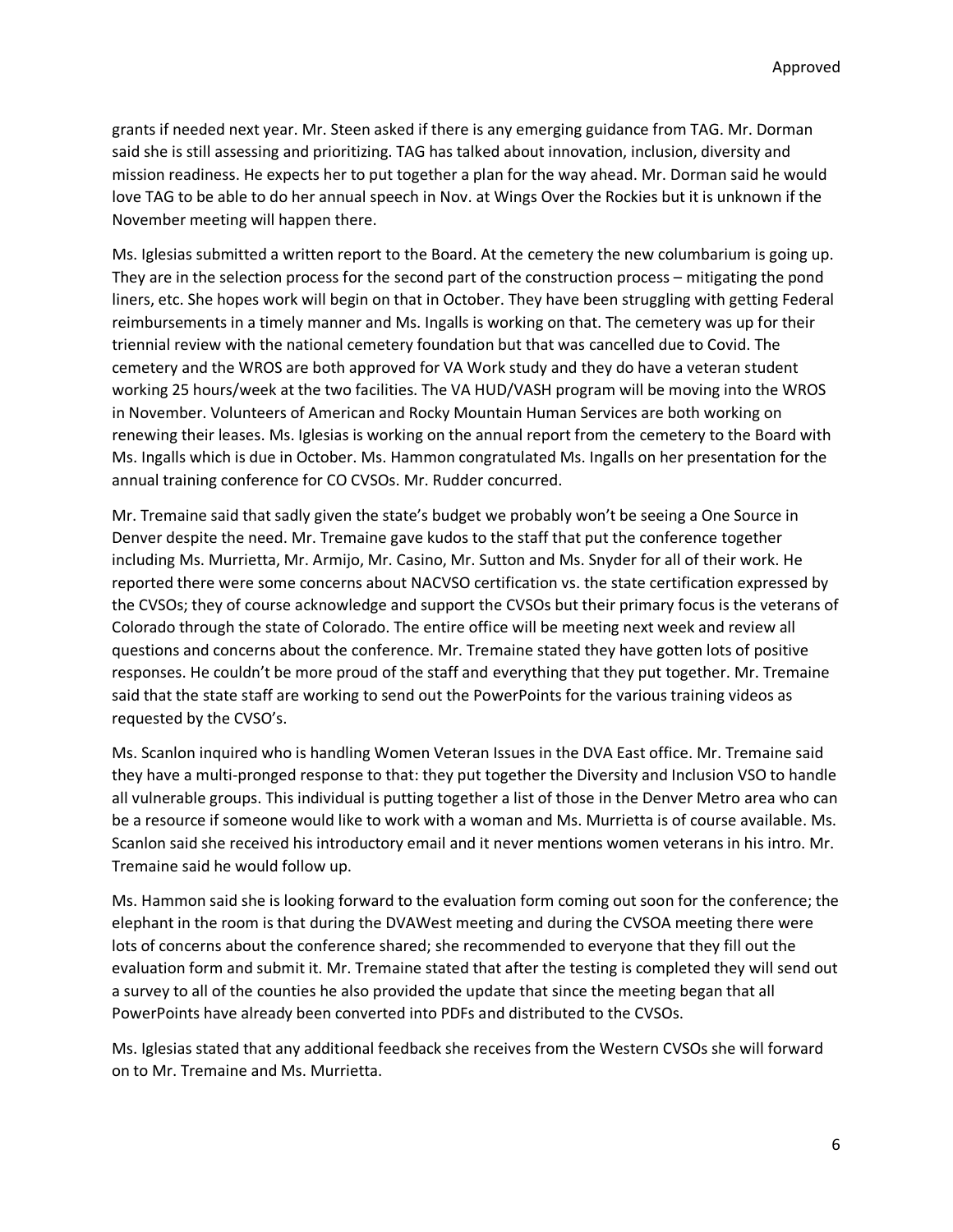Mr. Dailey expressed concern over the release timing of the conference between the East and West divisions. He also highlighted that not all presentations had audio.

Mr. Robinson submitted a written report only.

Ms. Hoagland stated there will be changes in the next grant cycle. Grantees who do not attend the mandatory grantee training nor submit the handbook certification and acknowledgement form stating they have read it will be required to do so in order to receive reimbursements. This was done due to a recommendation by Mr. Hopkins. Mr. Dailey inquired the total number of grantees who did not attend the mandatory training. Ms. Hoagland said 75% of grantees attended the webinars, the handbook certification was at 50%. Regarding the non-monitoring site visits Ms. Hoagland stated she has reached out to the grantees letting them know they will start hearing from the Board Members. Some have provided information as to when would be the best time for those calls and Ms. Hoagland will share that with the Board members. Ms. Hammon thanked her for all of her work on this. Mr. Rudder commented that one of the grantees is about to have two new staff running it instead of any person with knowledge of the VTF grant, he is concerned about this development. Ms. Hoagland also sought clarification from the Board regarding grantee feedback surveys as noted in the strategic plan. The grant program seeks feedback annually. The survey monkey was shared with the Board. That process should provide the Board with the information for the strategic plan, if the Board desires. The Board was in agreement.

### **Board Member Remarks**

Mr. Gonzalez stated that veteran activities are opening back up in El Paso County.

Mr. Steen said there is another bill opening that he is working on with the AL. HR 5610 is called the Fair Care for Vietnam Veterans Act was presented by CA Rep. Harder. It is proposing to expand the presumptive diseases for Agent Orange. Mr. Steen is also participating in discussions between the VA and CDOT in which they are working to synchronize transit for veterans across the state to ease access to veteran medical facilities.

Mr. Dailey stated that the state training conference was outstanding. His only issue was that his county normally blocks YouTube and he had to be given special access. He loves that he can watch what he needs whenever he needs it.

Ms. Scanlon stated she dislikes WebEx and would like to use Google Meets instead.

Ms. Hammon echoed Ms. Scanlon's comment and said she would like to use Google Meets or Zoom. She is back from medical leave and pain free. She did have the honor to moderate a Zoom listening tour for Senator Bennett which went very well. Ms. Scanlon congratulated Ms. Hammon on how she ran the call, however Ms. Scanlon wished they had opened it up for questions from the general populace.

Ms. Golonka congratulated Ms. Hammon on how she ran the meeting with Senator Bennett. Ms. Golonka said the SPI working group meeting went well and she hopes to maintain momentum on those.

Mr. Rudder said last week they had a female vet who needed to get home from the VA hospital. He had someone volunteer and drove 9 hours in one day in order to pick her up. He said that transportation is a real issue for the rural counties. Mr. Rudder further stated that he had two veterans who had funerals recently, the only people present following Covid protocol were the staff, as all family and friends were